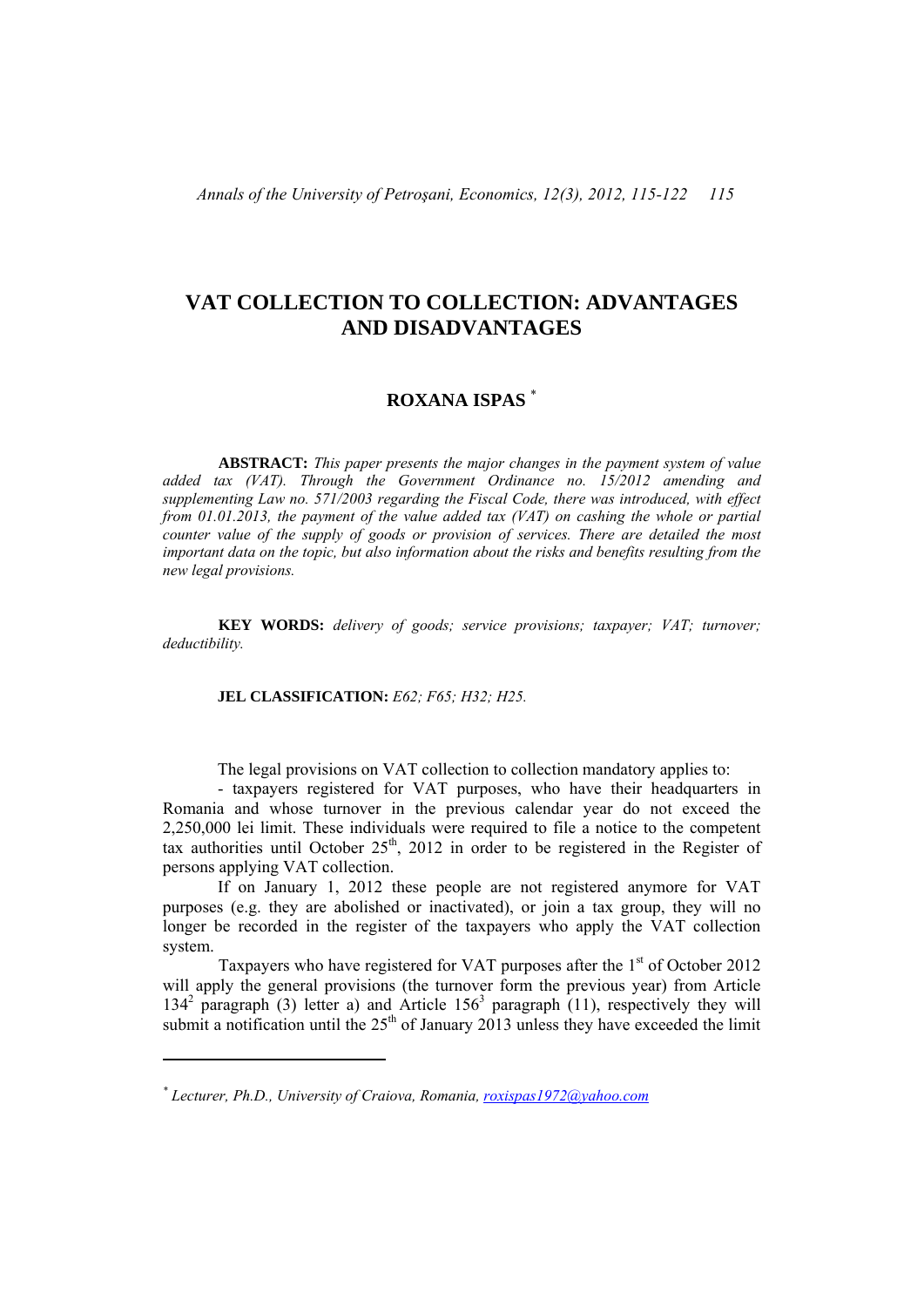of 2.25 million lei in 2012 and will apply the VAT collection system starting with the  $1<sup>st</sup>$  of February 2013, those who have the month as a fiscal period or starting with the  $1<sup>st</sup>$  of April 2013, those whose fiscal period is the trimester.

The taxpayers who were removed from the records of the persons registered for VAT purposes according to Article 153 paragraph (9) letter. a)-e) of the Tax Code and the VAT registration occurs after October 1, 2012, shall submit a notification until January 25, 2013 unless they have exceeded the limit of 2.25 million lei in 2012 and will apply the VAT collection system starting with February 1, 2013, those whose tax period is the month, or starting with April 1, 2013, those whose tax period is the trimester. There are not included in the calculation of the limit achieved during 2012, the deliveries / supplies made during the period the person did not have a valid VAT code.

• Important: The system is applied until the overcoming of the limit.

- taxpayers who have their headquarters in Romania and are registered for VAT purposes in the current calendar year, starting with the date when they were registered for VAT purposes

The taxpayer who last year did not applied the VAT system to collection, but whose turnover for the respective year is less than the 2,250,000 lei limit, applies the VAT system to collection starting with the first day of the second fiscal period of the year following that when he did not exceed the limit, unless the taxpayer is registered in the Registry Office of the taxpayers who apply the VAT system to collection and who apply the system starting with the date specified in the registration decision in the register.

After the  $1<sup>st</sup>$  of January 2013 the following categories of taxpayers will not make notifications, but they will be recorded ex officio by the competent tax authority in the book of the persons who apply the VAT on collection:

> $\checkmark$  Taxpayers who register as VAT payers within the year in accordance with Article 153 paragraph (1).

> $\checkmark$  Taxpayers who are removed from the records of the persons registered for VAT according to Article 153 paragraph (9) letter a)-e) of the Tax Code and reregistered for VAT purposes. There are not included in the calculation of the limit, the deliveries / supplies made during the period the person did not have a valid VAT code.

For example, a taxpayer applies the VAT collection system on the  $1<sup>st</sup>$  of January 2013 and has as a tax period the trimester, but in the second trimester of 2013 he/she exceeds the limit of 2.25 million lei.

Therefore he/she is obliged to submit a notification in order to exit the system on July 25, 2013, and he/she will not apply anymore the VAT collection system from the first day of the second fiscal period following the one when he/she exceeded the limit, respectively from the  $1<sup>st</sup>$  of October 2013.

If in 2014 this taxpayer will not exceed the limit of 2,250,000 lei, starting with 2015 he/she will get back under Art. 1342 paragraph (3) a) and will submit a notification according to Article 1563 paragraph (11) on the  $25<sup>th</sup>$  of January 2015 in order to join the VAT collection system starting with April 1, 2015, if he/she has the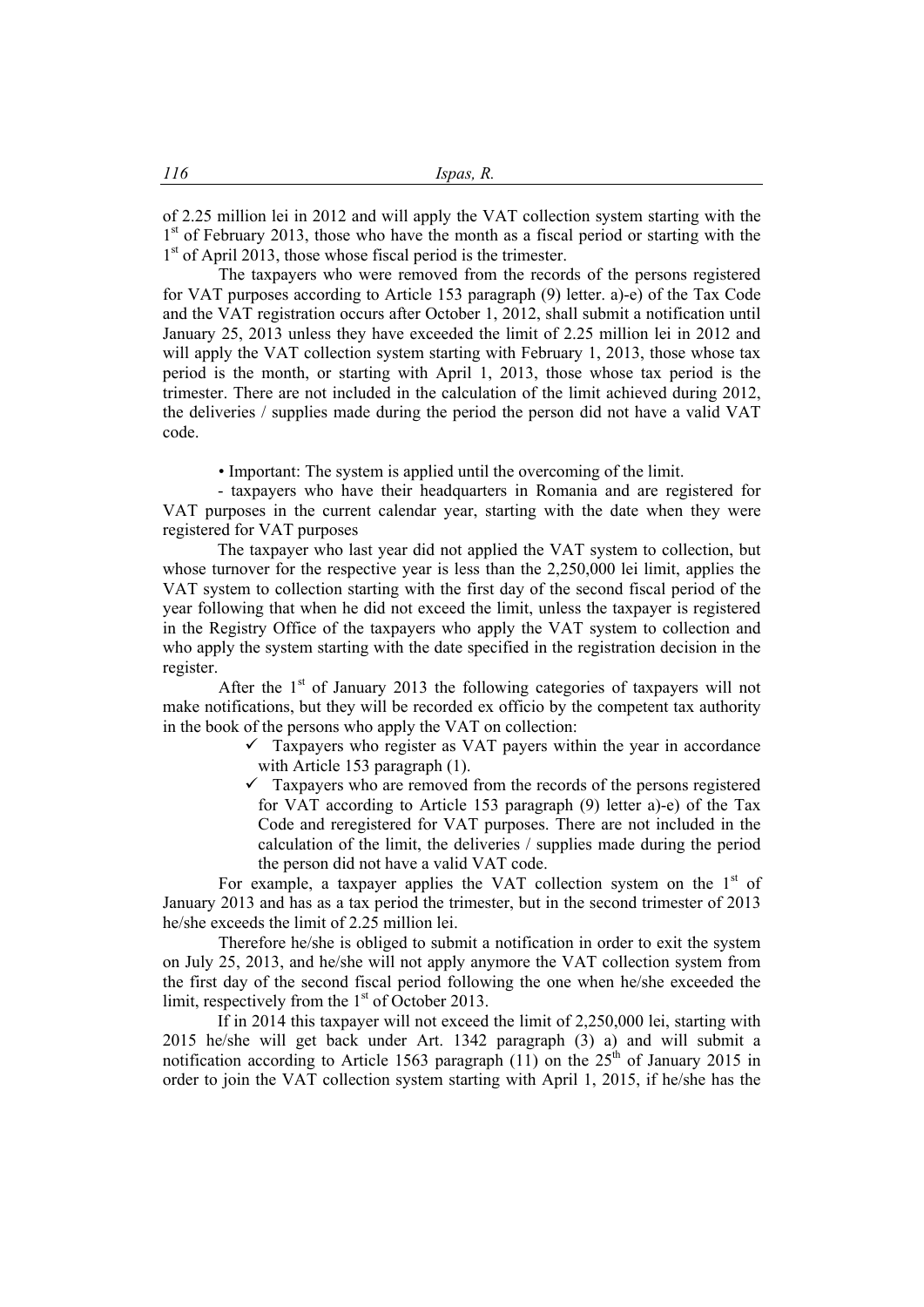trimester as a fiscal period, or starting with February 1, 2015, if he/she has the month as a tax period

If during the current calendar year, the turnover of the taxpayer whom the VAT collection system is applied to exceeds the threshold of 2,250,000 lei, the VAT collection system is applied until the end of the fiscal period following the one in which the threshold was exceeded.

The VAT collection system applies only for the operations for which the delivery location or the place of supply is deemed to be in Romania.

The VAT collection system does not apply to taxpayers who are part of a single tax group. Single tax group is considered a group of taxpayers established in Romania who, being independent from the legal point of view, are in close relationship with each other from the organizational, financial and economic point of view.

The VAT collection system does not apply for the following operations:

- $\checkmark$  Delivery of goods / provision of services for which the beneficiary is required to pay the tax according to the tax code;
- $\checkmark$  Delivery of goods / services which are exempt from VAT;
- $\checkmark$  Operations subject to special arrangements for travel agencies, special scheme for second-hand goods, works of art, collection and antiquities;
- $\checkmark$  Delivery of goods / provision of services whose counter value is collected, partially or totally, with cash by the taxpayer eligible to applying the VAT system on collecting from legal persons, natural persons registered for VAT purposes, authorized persons, freelancers and associations without legal personality;
- $\checkmark$  Delivery of goods / provision of services for which the beneficiary is an affiliated person to the supplier / provider.

Legal provisions regarding the postponement of the deduction right connection with transactions subject to VAT collection, according to Art 145.

- $\triangle$  The right to deduct the VAT on purchases made by a taxable person to a taxable person applying the VAT collection system according to art. 1342 paragraph (3) - (8) is postponed until the tax on goods and services that have been delivered / rendered was paid to the supplier / provider.
- \* The right to deduct the VAT on purchases made by a taxable person applying VAT collection system according to art. 1342 paragraph (3) - (8) is postponed until the tax on goods and services that have been delivered / rendered was paid to the supplier / provider even if part of the operations made by the taxpayer are excluded from applying the VAT collection system according to art. 1342 paragraph (6). These provisions do not apply to the intra-community acquisitions of goods, to imports, purchases of goods / services for which the reverse taxation is applied according to Art. 150 paragraph  $(2)$  -  $(6)$ , art. 1523 paragraph (10) or art. 160.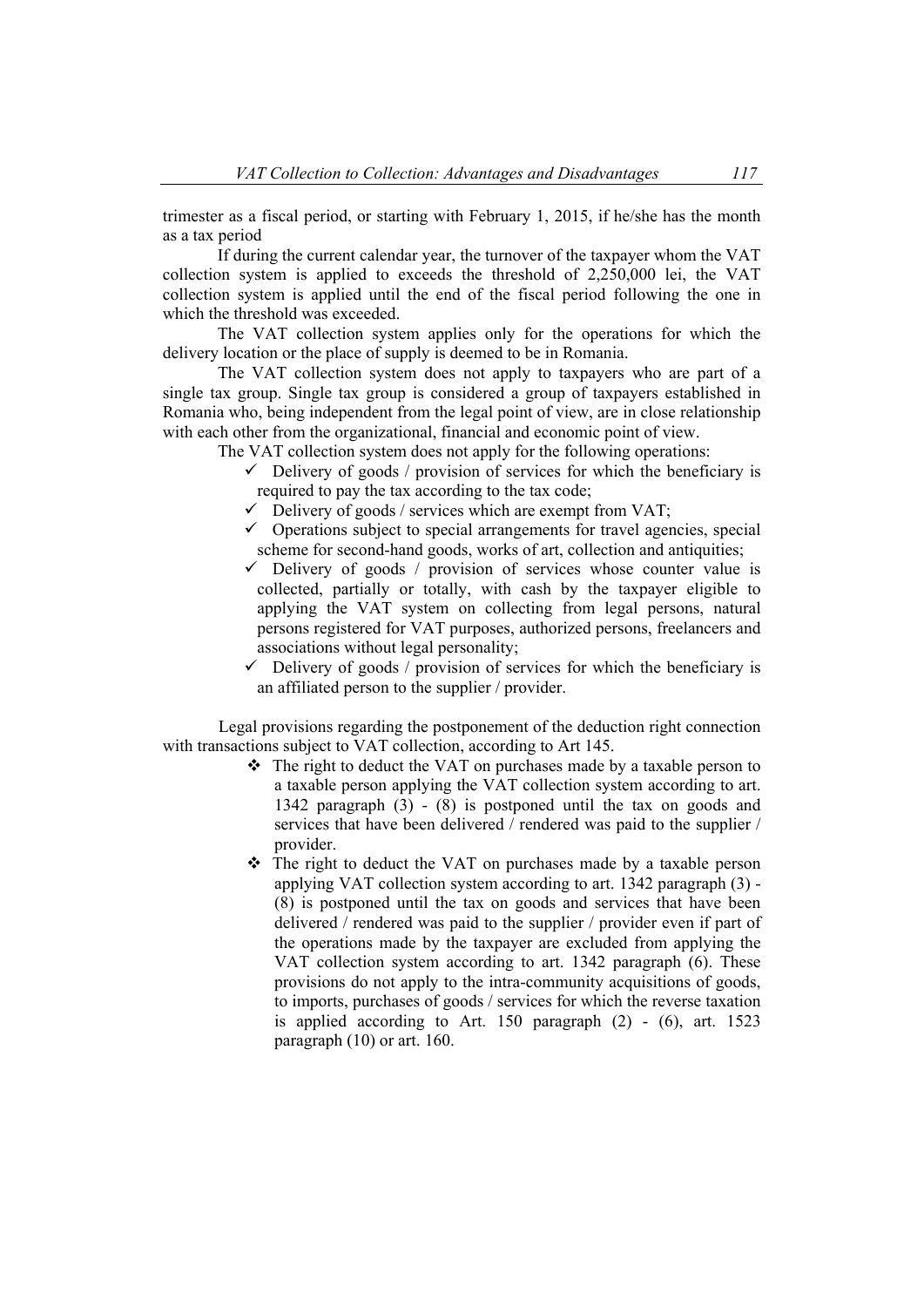The VAT chargeability occurs only when the counter value for the delivery of goods or provision of services is totally or partially collected, but no later than 90 calendar days from the invoice date, respectively for the situation when the invoice was not issued within the legal term, no later than 90 calendar days calculated from the deadline required by law to issue the invoice.

The right to deduct VAT on purchases made by a taxpayer from a taxpayer who applies VAT collection system is delayed until the payment of the supplier / provider's invoice, unlike previous legislation which provided the VAT at the time of invoice.

Thus, taxpayers will be required to justify the payment of their bills to their own suppliers in order to obtain VAT refunds.

The persons who are obliged to apply the VAT collection system will exclude from applying the VAT collection system the following operations which are subject to the general rules concerning the VAT eligibility of VAT - Article 1342 paragraph (6):

- Operations for which the place of delivery, according to Art. 132, or the place of the provision, according to Article 133, are not considered to be in Romania (not taxable in Romania).
- Supplies of goods / provision of services for which the beneficiary is a person liable for tax payment according to art. 150 paragraph (2) - (6), art. 1523 paragraph (10) or Article 160;
- Supplies of goods / provision of services which are exempt from VAT;
- Transactions subject to special arrangements provided in Art.  $152^1$  - $152^3$ ;
- when the counter value of the supply of goods / provision of services is collected, partly or totally in cash by the taxpayer eligible to apply VAT collection system from legal persons, persons registered for VAT purposes, authorized individuals, free lancers and unincorporated associations. In case after the invoice was issued its total or partial counter values is collected in cash, for the tax of these sums the eligibility rules provided by article  $134<sup>2</sup>$  paragraph (1) and (2) letter a) are not applied;
- Supplies of goods / provision of services for which the beneficiary is not a person affiliated to the purchaser / supplier in accordance with Article 7 paragraph (1) Section 21.

For these operations there will not be mentioned on invoices *VAT on collection*.

For the other performed operations they will apply the VAT collection system and will mention on invoices *VAT on collection*.

Supply of goods / provision of services whose counter value is collected partially or totally in cash by the person eligible to apply the VAT collection system from other categories of beneficiaries than those referred to in article  $134<sup>2</sup>$  paragraph (6) letter d) of the Tax Code, are exempted from applying the VAT collection system.

The sums in cash deposited by the beneficiary directly into the provider's / supplier's bank account are not considered revenue / cash payments.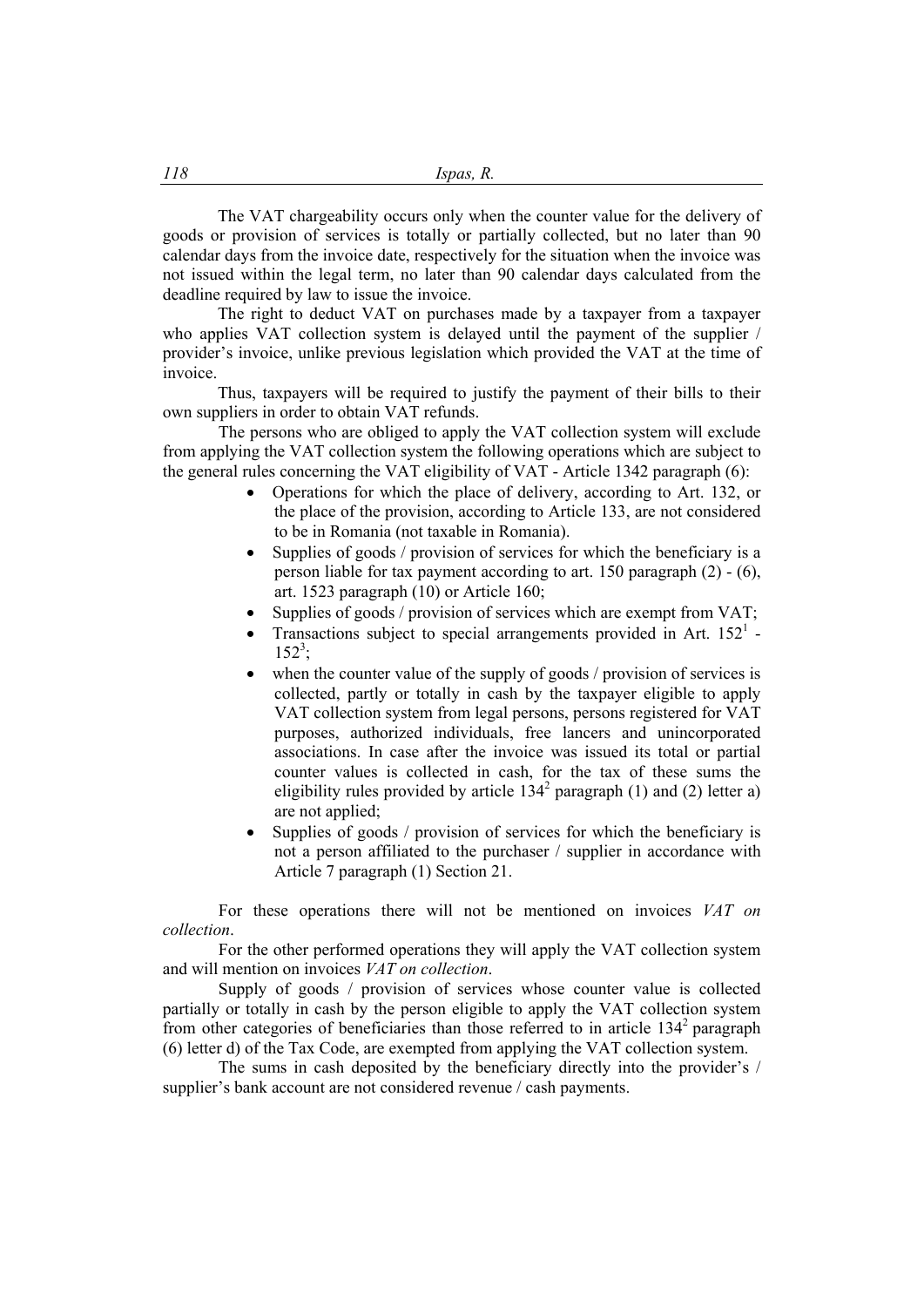According to article 134<sup>2</sup> paragraph (6) letter d) of the Tax Code, the supplier / provider who is obliged to apply VAT collection system, exclude from the VAT collection system those amounts from an invoice which are not collected in cash from legal persons, individuals registered for VAT purposes, authorized persons, freelancers and unincorporated associations (the partial collection in cash of an invoice system is not excluded from applying the system to the entire invoice).

In case the invoice's counter value is collected in cash, according to art.  $134<sup>2</sup>$ paragraph (6) letter d) of the Tax Code, the supplier / provider who is obliged to apply the VAT collection system, excludes from applying the VAT system in collecting those amounts from an invoice which are collected in cash until the day of invoice, inclusively legal persons, individuals registered for VAT purposes, authorized persons, freelancers, self-employed and unincorporated associations.

For any differences unpaid until the date of invoice, the supplier / provider applies the VAT system on collection and enrolls the mention referred to in art. 155 paragraph (19) letter p) of the Tax Code unless the supply / provision falls into another excepted category provided by article 1342 paragraph (6) of the Tax Code.

#### **Example:**

Company A, which applies the VAT system on collection, supplies spare parts worth 1000 lei to Company B on March 12, 2013. The invoice 1,000 lei plus 240 lei VAT, is issued on March the  $12<sup>th</sup>$ , by which time the company has already received 500 lei in cash from company B.

On the issued invoice, Company A will state separately the amount that was collected in cash and the VAT, respectively 403 lei plus 97 lei VAT which the normal rules for charging is applied for, and separately the difference of 597 lei plus 143 lei VAT next to which it is mentioned "VAT on collection".

If on April 20, 2013 Company B will make another payment in cash of 300 lei, for company A the liability of the VAT for this amount collected in cash, namely 58 lei occurs on April 20, 2013.

At Company B chargeability to tax for the this payment occurs also on April 20, 2013, respectively B will deduct the 58 lei VAT worth in the deduction for April 2013.

This may be a premise situation of a financial imbalance, in the sense that the company is obliged to pay its suppliers in order to deduce the VAT even if it did not cashed the invoices issued to customers.

In addition to this, at the end of the 90 days term envisaged by law, the Company is obliged to pay the VAT to the state for the unpaid invoices.

So, the question is where you can get the finances necessary to the payment of a double bond, the one to the supplier and the one to the state, given that the company has not cashed its own claims, because there is only one step to insolvency.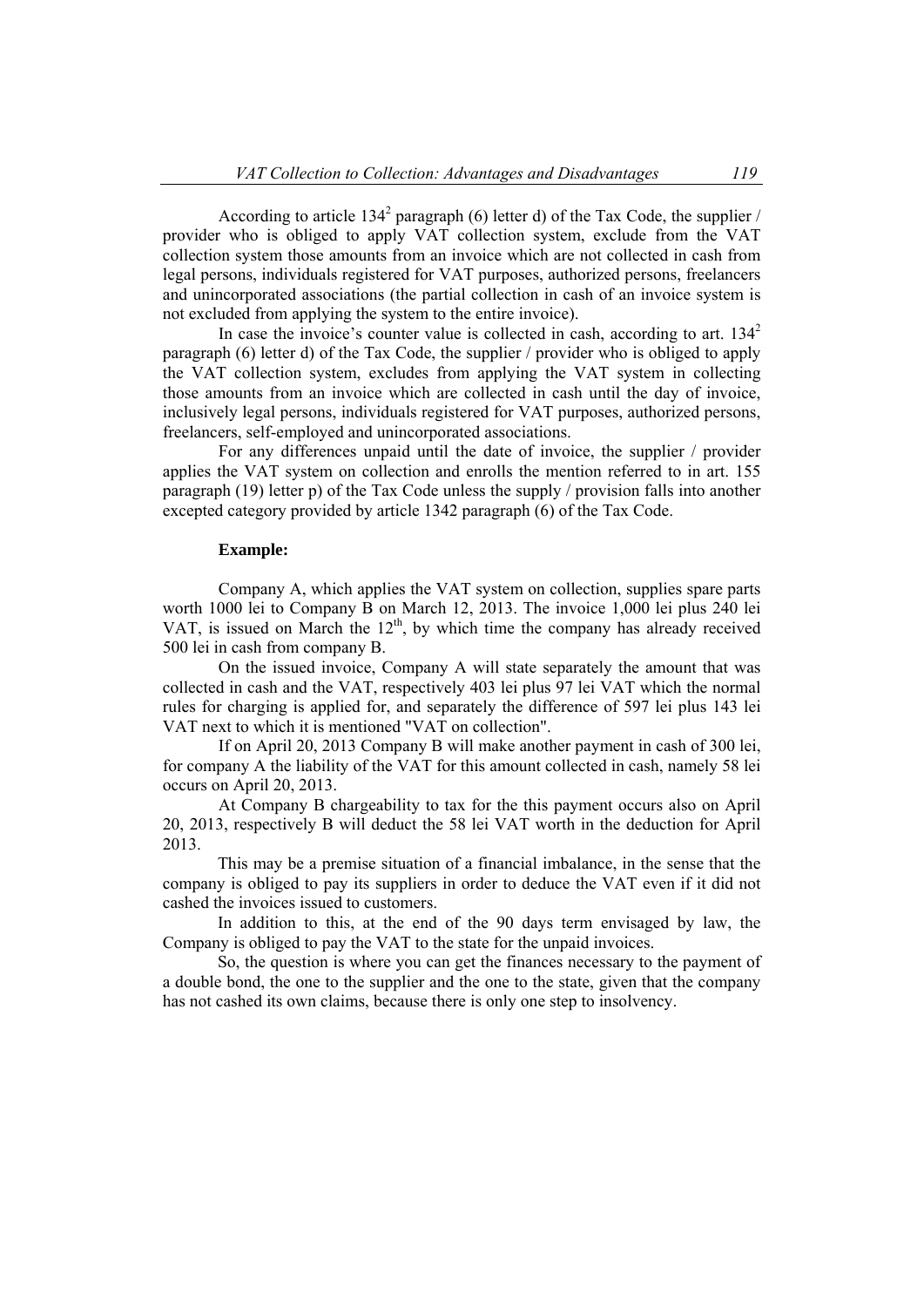### **Additional costs for taxpayers**

The implementation of the VAT collection system will generate for taxpayers additional costs determined by the changing of the information system and increasing the complexity of the accounting operations necessary to separately highlight the issued invoices and those not collected in terms of VAT.

In fact, I think that in this case, it will be obligatory to keep two separate book keepings: the one connected to the issued invoices and the one connected the cashed invoices, which must be separately reported.

Regarding the turnover for calculating the legal limit of 2,250,000 lei, this one consists of the total value of the delivery of goods and provision of services taxable and / or exempted with deduction right, as well as of operations resulted from economic activities for which the place of delivery / supply is considered to be abroad, made within a calendar year.

In 2013, the taxpayer who has established his business in Romania and whose turnover between the  $1<sup>st</sup>$  October 2011 and including the 30<sup>th</sup> of September 2012 does not exceed the limit of 2,250,000 lei, will apply the VAT collection system starting with the  $1<sup>st</sup>$  of January 2013.

For this purpose, the taxpayer who would apply the VAT collection system starting with January the  $1<sup>st</sup>$ , 2013 was required to submit to the competent tax authorities, until October the  $25<sup>th</sup>$ , 2012 inclusive, a notification showing that the turnover achieved in the period between the  $1<sup>st</sup>$  of October 2011 and the  $30<sup>th</sup>$  of September 2012 inclusive did not exceed the limit of 2.25 million lei.

If case the person has not filed the notification, he/she office will be registered ex officio in the Register of the taxpayers who apply the VAT collection system until the  $1<sup>st</sup>$  of January 2013 and going to apply the VAT collection system starting with the 1<sup>st</sup> of January 2013.

The taxpayers registered for VAT purposes, whose economic headquarters is in Romania, whose turnover in the previous calendar year does not exceed the limit of 2,250,000 lei and who must apply the VAT collection system are obliged to submit to the competent tax authorities until the  $25<sup>th</sup>$  of January inclusive a notification stating that the turnover in the previous calendar year does not exceed the limit of 2.25 million lei.

The taxpayer who applies the VAT collection system and exceeds the limit of 2,250,000 lei the current calendar year, is obliged to submit to the competent tax authorities, until the  $25<sup>th</sup>$  inclusive of the month following the tax period in which he/she exceeded the limit, a notification which shows the achieved turnover in order to change the applied system.

If we refer to the advantages and disadvantages for the companies that will apply the VAT collection system one can observe increased efficiency of their activities by correctly predicting cash and use of cash flow for new investments, which can boost the national economy.

Advantages in this respect may be visible only in a narrow sector of the economy, as companies applying the VAT collection system are part of the very small enterprises whose annual turnover does not exceed 2,250,000 lei.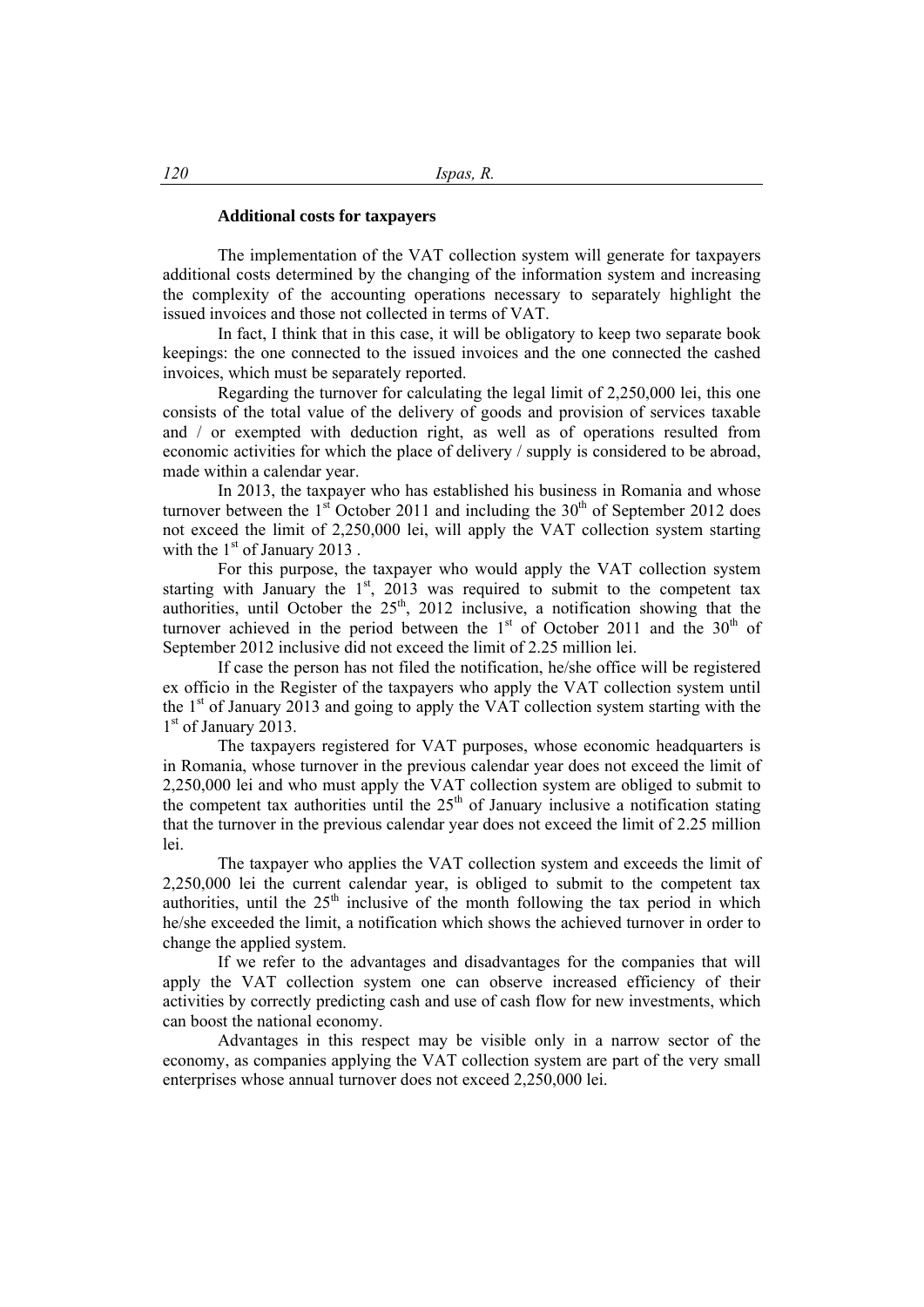All other small, medium and large enterprises with an annual turnover which exceeds the sum of 2,250,000 lei which represent the majority and which shed considerable sums from the state budget are not supported by the new amendment.

We also consider the situation where, very often, such companies have the state as a debtor, which does not pay on time, justified by insufficient funds to the budget.

Such a behavior correlated with the obligation to pay VAT on issuing the invoice, regardless of collection, can lead to a financial meltdown.

On this account, the new legislative measure, although it is intended to be positive, helps very little the Romanian economic space, considering that takes outside its applicability the major companies supporting the national economy.

In the future, it would be desirable for them to be subject to some favorable legislative measures on the fiscal account, knowing that in a shaky economy, burdensome taxation causes financial disasters.

The new legislative amendment proves its ineffectiveness also from the prospect of establishing a fixed term to practically delay the VAT payment, whether the counter value of the delivered goods / rendered services it is charged or not

In order to really help the business environment an the small entrepreneurs, it would be desirable for the new regulation to provide the VAT collection for cashing the counter value of the delivered goods / rendered services, regardless the payment moment.

But what really happens is only a granting of a grace period for VAT payment, this in case small entrepreneurs fail to recover the owing debts closer to the finish of the 90 days term from the issuing of the invoice.

Consequently, although the legislation framework is another one, the practical situations will not get another resolution other than the one under the empire of the old law, and small companies will risk the non-payment of bills, in which case the damage is focused on one hand on not cashing the price of delivered goods / rendered services, and on the other hand on losing the sums of money which will credit the state with under the VAT payment.

The obligation to pay VAT can generate company's insolvency in case its beneficiaries and clients do not pay the owing invoices, and the state will not lose anything.

Therefore it is really maintained the possibility of eliminating the small companies from the market by not paying the invoices, given that they are bound to find funds to pay the VAT, even if they have not received their claims. Short after its application, we will see if the new legal regulation will bring something positive to the national economy or will remain just a simple act.

## **REFERENCES:**

**[1]. Avram, A.** (2011) *The Fiscal and Budget Activism between Pro and Against Arguments*, Conferinţa Internaţională "Pietele financiare în contextul paradigmei noii economii", Universitatea de Vest, Timişoara